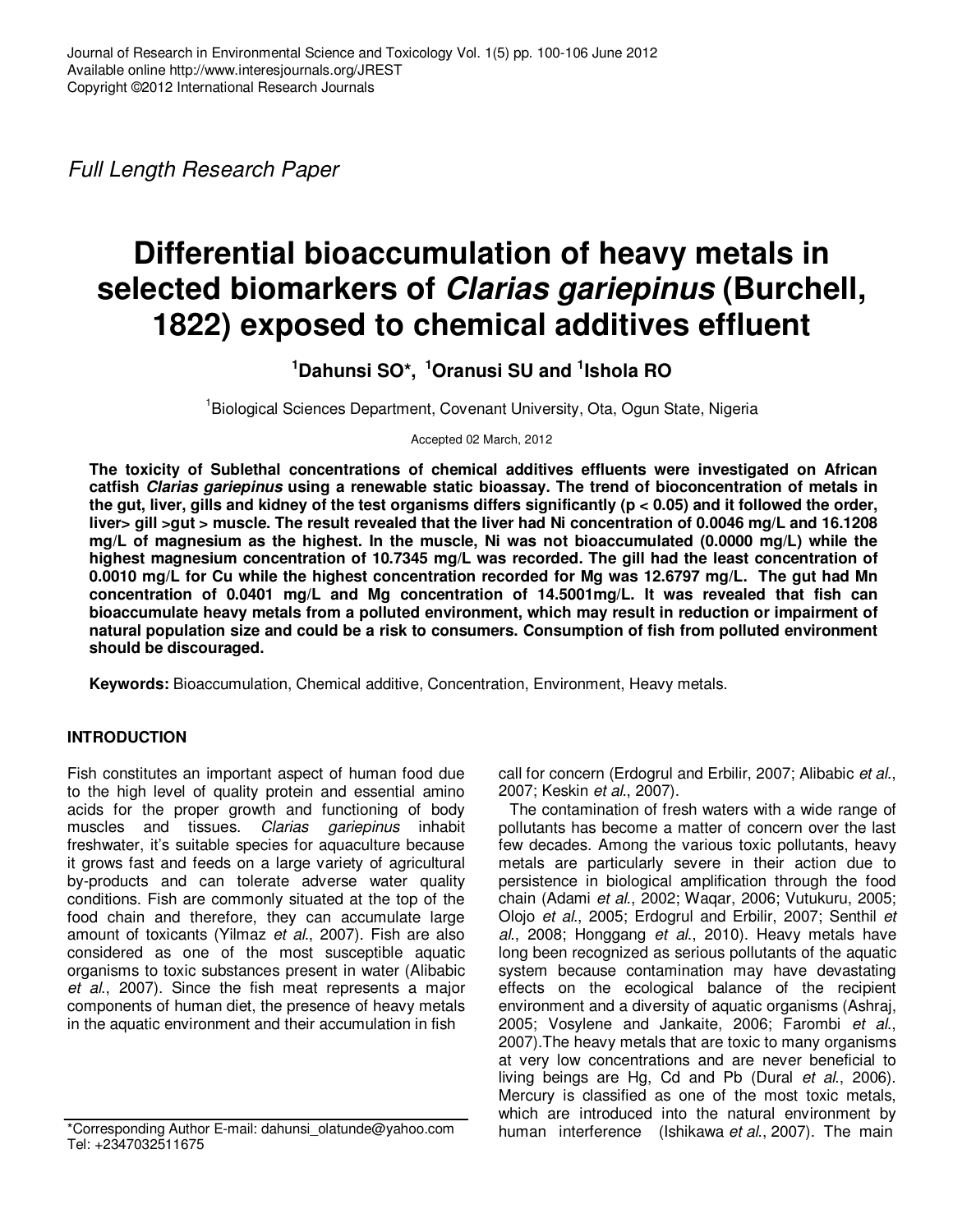sources of heavy metal pollution are the agriculture, industry and mining activities (Kumar et al., 2007). Organisms develops a protective defense against the deleterious effects of essential and unessential heavy metals and other xenobiotics that produces degenerative changes like oxidative stress in the body (Filipovic and Raspor, 2003; Abou EL-Naga et al., 2005). As a result of metal absorption, regulation, storage and excretion mechanisms, the tissue differ in bioaccumulation rates and their roles in these processes (Storelli et al., 2006). Due to the presence of metal-binding proteins in some tissues, such as metallothioneins in the liver, they can bioaccumulate significantly higher metal concentrations than other organs (Ploetz et al., 2007; Uysal et al., 2009). High metal concentrations in the gills can point out the water as the main source of contamination (Bervoets and Blust, 2003). Total metal level in gills have been observed to be influenced by absorption of metals onto the gill surface, and also through complexion with the mucous (Rashed, 2001; Storelli et al, 2006; Dural, 2006; Erdogrul and Erbilir, 2007). Production of wholesome aquatic foods demands adequate management of the aquatic environment through effective screening for toxicants for corrective actions.

The objective of this research therefore was to determine different bioaccumulative pattern of some metals in Clarias gariepinus as a prelude to advice on the need for effective hazard analysis critical point control application in aquaculture and waste management.

# **MATERIALS AND METHODS**

#### **The Test Chemical**

The effluent used for the toxicity test was collected from discharge point of a company that produces chemical additives and emulsions. The collections were made bimonthly between June 2010 to July 2011, and between the hours of 8.00 am to 9.00 am on the days of sample collection. The samples were kept in the refrigerator to avoid further activities of microorganisms before the experiment commenced. The waste waters were then pooled together to avoid variability in concentration.

# **The Test Organism**

The test organism; Clarias gariepinus at their juvenile stage were purchased from a commercial Agricultural farm in Nigeria and transported in a big bowl to the Laboratory. The test organisms were almost of the same size and weight since variability in size may lead to different responses to the effluent of the same concentration.

The test organisms were kept in a large plastic container that has already been washed and rinsed with

5% potassium trioxonitrate to remove any adhered metals and thereafter acclimatized for a period of fourteen days. During this period of acclimatization, renewal bioassay was employed and fish were fed twice daily (12 hourly) with an already formulated fish feed (Copens) with about 40% crude protein content.

### **The Physico-Chemical Analysis**

The physico-chemical analysis of the effluent was carried out prior to the laboratory experiment and it is to quantify the concentrations of the metals and other parameters in the effluent of study using the APHA/AWWA/WEF (1995) Standard method for examination of water and waste waters.

# **Toxicity Test**

After the acclimatization period, range finding test using the ASTM, (2007) method was carried out to determine the definitive concentrations to be used for the evaluation. Renewal bioassay test was employed in the experimental set up. Ten C. gariepinus each was placed in six different plastic containers containing well aerated bore-hole water. The fishes were then exposed to chemical additives effluent at concentrations of 0.00 (control), 0.30 mg/L, 0.40 mg/L, 0.50 mg/L, and 0.60 mg/L for 42 days. All the experiments were set up in two replicates. Careful observations were then made to note the number of mortalities of the test organisms.

# **Digestion of specimen**

The specimens were dissected to remove the various organs, which were then kept in the freezer prior to analysis. The dissected parts were oven dried at 70-73°C until constant weight was obtained. The specimens were then grounded to fine powder and stored in desiccators in order to avoid moisture accumulation before digestion. The digestion procedure was carried out as described by Kotze et al., (2006). Twenty ml of concentrated nitric acid (55%) and 10ml of perchloric acid (70%) were added to approximately 1g tissue (dry mass) in a 100ml Erlenmeyer flask. The digestion was done on a hotplate (200 to  $250^{\circ}$ C) until the solutions were clear (Van Loon, 1980). The solutions were then filtered through an acid resistant 0.45mm filter paper and made up to 50ml each with distilled water. The samples were stored in clean glass bottles prior to the determination of the metal concentration using a PYE UNICAM Atomic Absorption Spectrophotometer (AAS). A standard sample, consisting of tuna homogenate (sample IAEA-350) from the International Atomic Energy Agency Marine Environment Laboratory, was prepared and use as a control in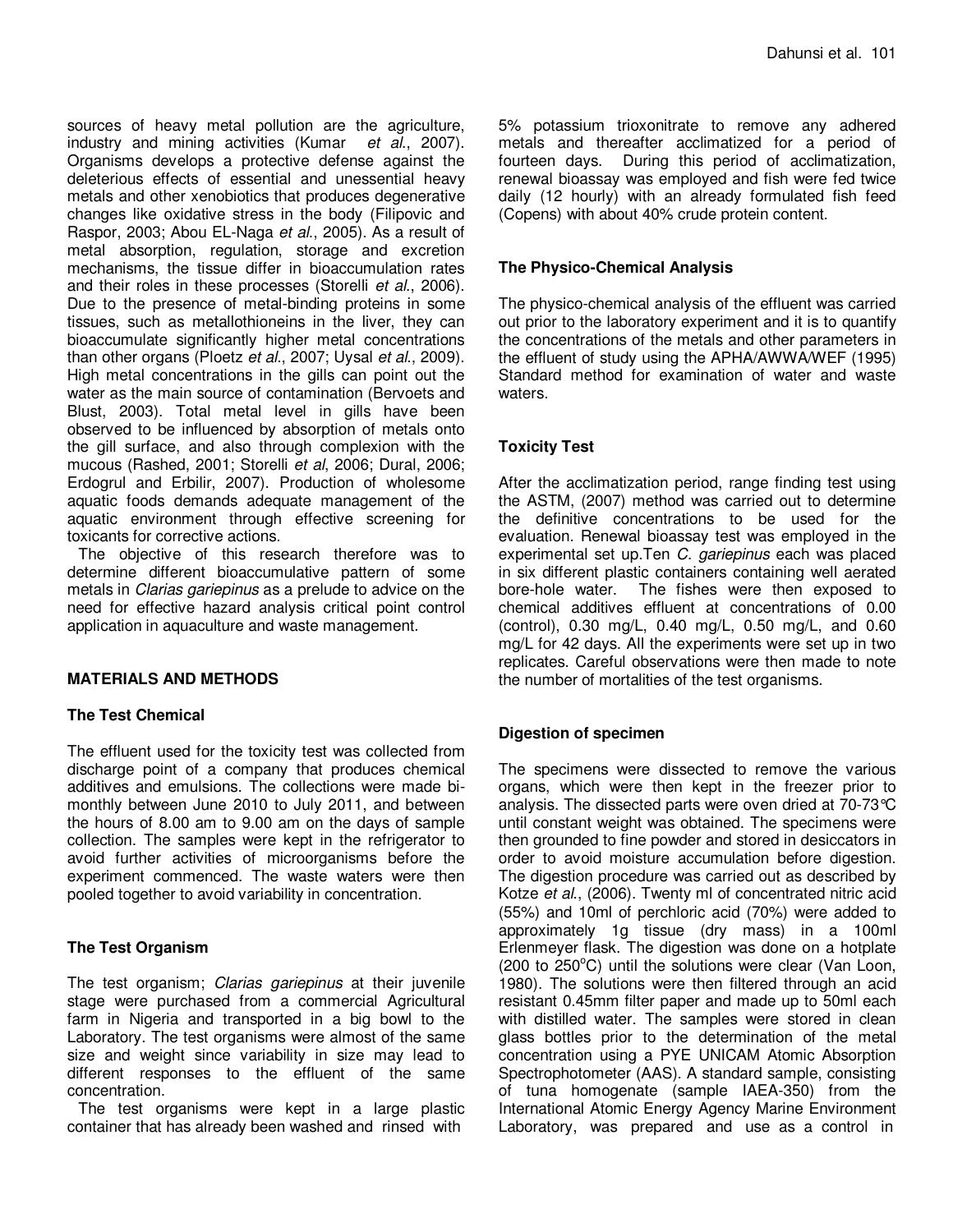| <b>Parameters</b>     | <b>Additives</b><br>Chemical<br>Effluent (mg/L) | F. E. P. A.<br>1991<br>Specification (mg/L) |  |  |
|-----------------------|-------------------------------------------------|---------------------------------------------|--|--|
| Ph                    | 6.7                                             | 6.9                                         |  |  |
| DO                    | 2.6                                             | 5.0                                         |  |  |
| <b>BOD</b>            | 0.4                                             | 5.0                                         |  |  |
| Total suspended solid | 72                                              | 30                                          |  |  |
| Oil & Greece          | 12.5                                            | 10.0                                        |  |  |
| Alkalinity            | 65.0                                            | 45.0                                        |  |  |
| Iron                  | 0.6                                             | 1.0                                         |  |  |
| Cadmium               | <b>ND</b>                                       | 1.0                                         |  |  |
| Chromium              | 0.05                                            | < 1.0                                       |  |  |
| Sulphide              | 0.25                                            | 0.2                                         |  |  |
| <b>Nitrate</b>        | 3.3                                             | 20                                          |  |  |
| Cyanide               | <b>ND</b>                                       | 20                                          |  |  |
| Lead                  | 9.6                                             | < 1.0                                       |  |  |
| Total hardness        | 52.0                                            |                                             |  |  |
| <b>Total solid</b>    | 396                                             |                                             |  |  |
| Magnesium             | 0.59                                            |                                             |  |  |
| Nickel                | 1.01                                            |                                             |  |  |
| Copper                | 0.08                                            | < 1.0                                       |  |  |
| TDS                   | 324                                             |                                             |  |  |

**Table 1.** Physicochemical Parameters of Chemical Additives Effluent.

**KEY ND:** Not Detected

accordance with the above-mentioned procedures with every set of samples, to ensure accuracy of data through comparison. Analytical standards were prepared from Holpro stock solutions. Prior to use all glassware was soaked in a 2% Contrad soap solution (Merck chemicals) for 24 h, rinsed in distilled water, acid-washed in 1 m HCL for another 24 h and rinsed again in distilled water (Giesy and Wiener, 1977)

#### **Statistical Analysis**

The obtained data were statistically analyzed by using one way analysis of variance (ANOVA) followed by Duncan multiple range tests as a post-hoc test, with the aid of SPSS 10 computer statistical software package.

# **RESULTS**

#### **Physicochemical Characteristics of Chemical Additives Effluent**

The physicochemical analysis parameters of the chemical additives effluent used in this research are shown in table 1. The result of the analysis showed that the effluent is unsafe and deleterious to aquatic organisms when compared with Federal Environmental **Protection** 

Agency (FEPA, 1991) standard specifications.

#### **Behavioural Responses**

Distress behavioural responses such as erratic swimming, gasping for breath, frequent surfacing, ventral surface turned upward were noticed, these behavioural changes increases as the concentration increases. As the experiment progressed, the test organisms were seen to get weaker, and those that couldn't tolerate the concentrations went into comatose. Normal ehavior was however observed in the control.

#### **Concentration of metals in the organs**

The highest concentrations of most of the analyzed metals were recorded in the liver (Table 2), while the lowest ones were in the muscle (Table 3). A significantly higher level of Cu was found in the liver than in other fish organs. This study revealed high levels of Fe in liver while Zinc and Nickel had the highest concentration in the gill (Table 4) than in liver. Manganese and Magnesium were found to reach their maximum level of bioaccumulation in the liver. Accumulation of metals in the gut was also observed to be concentration dependent as in other organs (Table 5).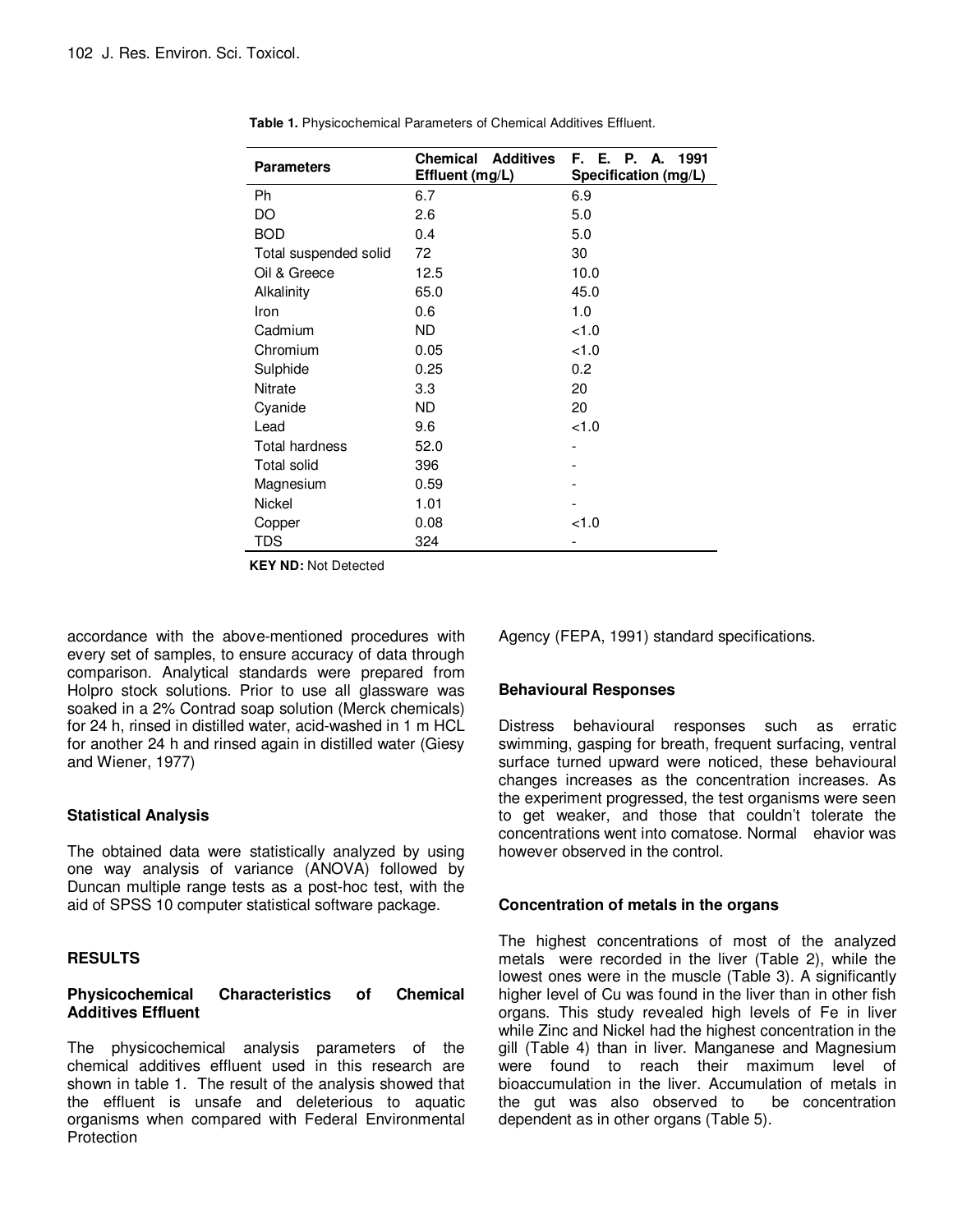|             | Metals (mg/L)            |                        |                        |                        |                        |                        |
|-------------|--------------------------|------------------------|------------------------|------------------------|------------------------|------------------------|
| $Conc.$ $%$ | <b>Nickel</b>            | Copper                 | <b>Zinc</b>            | <b>Magnesium</b>       | <b>Manganese</b>       | <b>Iron</b>            |
| Control     | <b>ND</b>                | <b>ND</b>              | ND.                    | <b>ND</b>              | ND                     | ND.                    |
| 0.30        | 0.3002                   | 0.1072                 | 5.1460                 | 16.1208                | 1.3075                 | 8.1812                 |
|             | $+0.3002$ <sup>a</sup>   | $+0.1073$ <sup>a</sup> | $+0.6100^a$            | $+0.1612^a$            | $+0.1307$ <sup>a</sup> | $+3.8181$ <sup>a</sup> |
| 0.40        | 0.1909                   | 0.4003                 | 4.2311                 | 16.0112                | 1.2982                 | 8.6214                 |
|             | $+0.1909^{\rm a}$        | $+0.2003^a$            | $+0.4231$ <sup>a</sup> | $+0.4213^a$            | $+0.1787$ <sup>a</sup> | $+0.0467$ <sup>a</sup> |
| 0.50        | 0.1801                   | 0.1865                 | 4.2142                 | 16.0064                | 1.3201                 | 10.0859                |
|             | $\pm$ 0.1801 $^{\rm ab}$ | $+0.1865^a$            | $+0.4214^a$            | $+0.4213^a$            | $+0.2914^a$            | $+1.7123^{a}$          |
| 0.60        | 0.1782                   | 0.1132                 | 3.2492                 | 14.2141                | 0.9921                 | 9.1200                 |
|             | $\pm$ 0.1781 $^{\rm ab}$ | $+0.1122^a$            | $+1.5214^a$            | $+1.1829$ <sup>a</sup> | $+0.4294$ <sup>a</sup> | $+2.1140^a$            |

Table 2. Bioaccumulation of metals in the liver of *Clarias gariepinus* at sub-lethal concentration ( $\pm$ se)

Table 3. Bioaccumulation of metals in the muscle of Clarias gareipinus at sub-lethal concentration  $(+se)$ 

| Metals $(mg/L)$ |                           |                      |                |                           |                        |                |  |
|-----------------|---------------------------|----------------------|----------------|---------------------------|------------------------|----------------|--|
| Conc. (%)       | <b>Nickel</b>             | Copper               | <b>Zinc</b>    | <b>Magnesium</b>          | <b>Manganese</b>       | <b>Iron</b>    |  |
| Control         | <b>ND</b>                 | <b>ND</b>            | <b>ND</b>      | <b>ND</b>                 | <b>ND</b>              | <b>ND</b>      |  |
| 0.30            | 0.5362                    | 0.0010               | 1.4417         | 9.6585                    | 1.1321                 | 6.8713         |  |
|                 | $+0.5361^a$               | $+0.0010^a$          | $+0.1446^{ab}$ | $+6.1504^a$               | $+0.1132^{b}$          | $+2.6840^a$    |  |
| 0.40            | 0.5993                    | 0.0022               | 4.8559         | 7.5444                    | 1.3101                 | 8.0015         |  |
|                 | $+0.5993^{\circ}$         | $+0.0012^a$          | $+1.8556^a$    | $\pm$ 3.3526 <sup>a</sup> | $+0.1327^{b}$          | $+0.0840^a$    |  |
| 0.50            | 1.0819                    | 0.3958               | 2.0496         | 9.8567                    | 0.6429                 | 4.8337         |  |
|                 | $\pm$ 0.1081 <sup>a</sup> | $+0.0395^{\text{a}}$ | $+0.2049^{ab}$ | $+0.9530^a$               | $+0.1218^{b}$          | $+1.4213^{ab}$ |  |
| 0.60            | 0.8883                    | 0.2900               | 4.6256         | 10.7345                   | 0.9071                 | 9.4083         |  |
|                 | $+0.8820^a$               | $+0.1000^a$          | $+2.3112^a$    | $+1.7670$ <sup>a</sup>    | $+0.0969$ <sup>a</sup> | $+1.1242^{ab}$ |  |

Means within column having the same alphabet(s) are not significantly different ( $P > 0.05$ ). Se = Standard error, ND**=** not detected

**Table 4.** Bioaccumulation of metals in the Gills of Clarias gariepinus (+se)

| Metals $(mg/L)$ |                        |                        |                |                          |                        |                        |  |
|-----------------|------------------------|------------------------|----------------|--------------------------|------------------------|------------------------|--|
| Conc. (%)       | <b>Nickel</b>          | Copper                 | <b>Zinc</b>    | <b>Magnesium</b>         | <b>Manganese</b>       | Iron                   |  |
| Control         | ND                     | ND                     | ND             | ND                       | ND.                    | ND                     |  |
| 0.30            | 1.9016                 | 0.0010                 | 9.4218         | 10.3485                  | 0.0021                 | 6.6713                 |  |
|                 | $+0.1016^a$            | $+0.0000^a$            | $+0.0421^{ab}$ | $+3.1513^{a}$            | $+0.0663^{ab}$         | $+2.0793^a$            |  |
| 0.40            | 2.1193                 | 0.0010                 | 12.0552        | 10.5424                  | 0.0100                 | 7.9015                 |  |
|                 | $+0.1935^{\circ}$      | $+0.1000^a$            | $+1.0556^a$    | $+3.3506^a$              | $+0.0121$ <sup>b</sup> | $+0.2784$ <sup>a</sup> |  |
| 0.50            | 2.4814                 | 0.3955                 | 12.1826        | 11.1570                  | 0.0426                 | 9.0137                 |  |
|                 | $+0.0481$ <sup>a</sup> | $+0.0391$ <sup>a</sup> | $+0.5600^{ab}$ | $+0.8143^a$              | $+0.0218^b$            | $+1.6253^a$            |  |
| 0.60            | 3.7883                 | 0.3308                 | 11.1252        | 12.6797                  | 0.1011                 | 9.7013                 |  |
|                 | $+0.0378$ <sup>a</sup> | $+0.3308^{a}$          | $+1.1012^a$    | $\pm$ 1.5081 $^{\rm ab}$ | $+0.1009^a$            | $+3.0210^a$            |  |

Table 5. Bioaccumulation of heavy metals in the Gut of Clarias gariepinus (+se).

| Metals $(mq/L)$ |               |             |                |                  |                  |             |  |
|-----------------|---------------|-------------|----------------|------------------|------------------|-------------|--|
| Conc. $(\%)$    | <b>Nickel</b> | Copper      | Zinc           | <b>Magnesium</b> | <b>Manganese</b> | <b>Iron</b> |  |
| Control         | ND.           | ND          | ND             | ND.              | ND.              | ND          |  |
| 0.30            | 0.0864        | 0.2300      | 1.9403         | 11.1235          | 0.0921           | 4.6713      |  |
|                 | $+0.1064^a$   | $+0.0230^a$ | $+0.0196^{ab}$ | $+2.1204^a$      | $+0.0162^{b}$    | $+2.0193^a$ |  |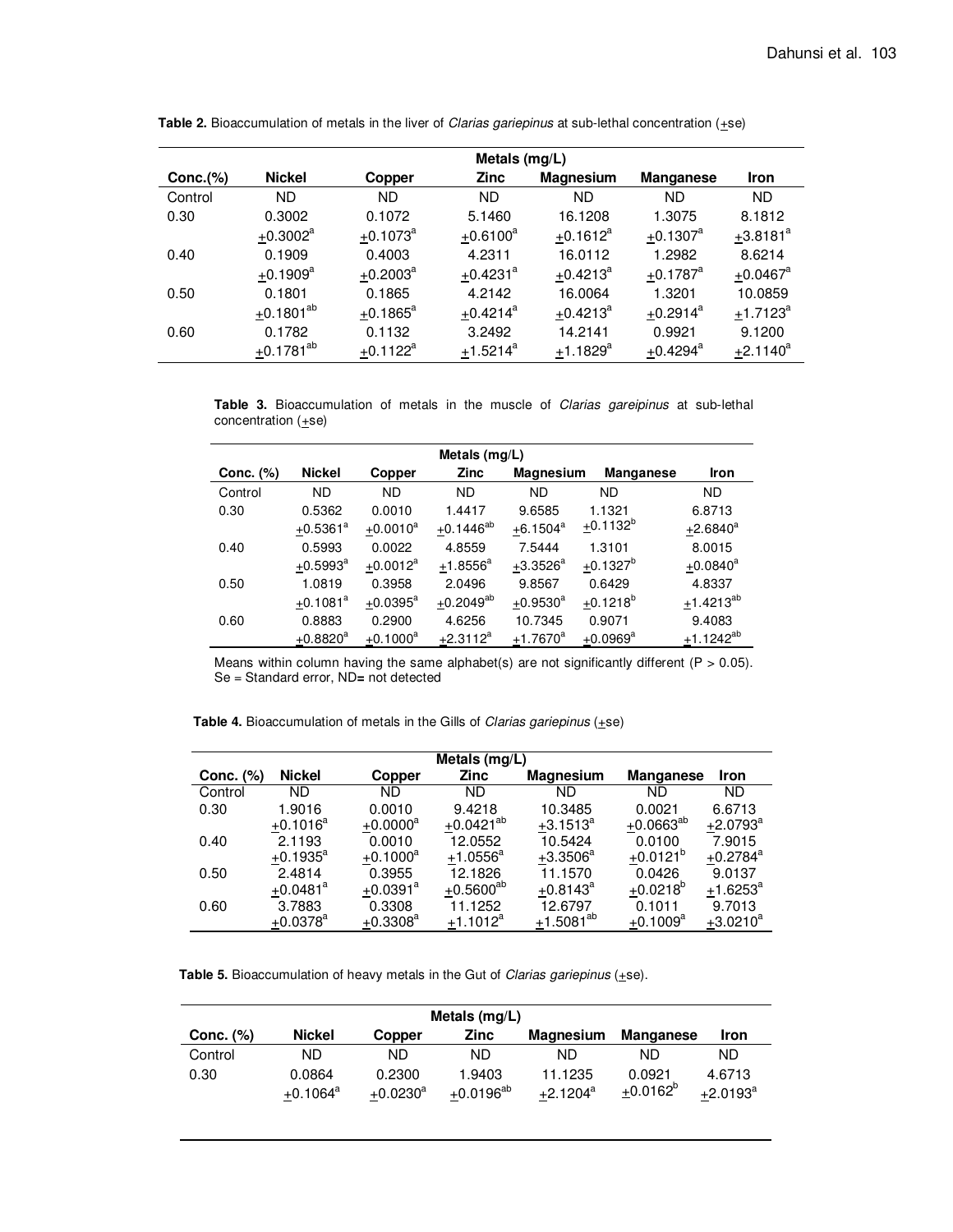| 0.40 | 0.1230                 | 0.3100                 | 2.0439         | 10.7444                | 0.2001            | 5.9015                 |
|------|------------------------|------------------------|----------------|------------------------|-------------------|------------------------|
|      | $+0.1935^a$            | $+0.1390^a$            | $+1.2048^{ab}$ | $+2.3526^a$            | $+0.1021^{b}$     | $+0.2181$ <sup>a</sup> |
| 0.50 | 0.1281                 | 0.1215                 | 1.0886         | 13.7417                | 0.0401            | 5.8337                 |
|      | $+0.1281$ <sup>a</sup> | $+0.0695^{\circ}$      | $+0.5835^{ab}$ | $+0.7431$ <sup>a</sup> | $+0.7018^{b}$     | $+1.6223$ <sup>a</sup> |
| 0.60 | 0.1001                 | 0.1708                 | 4.0201         | 14.5001                | 0.1014            | 4.4083                 |
|      | $+0.2801$ <sup>a</sup> | $+0.1708$ <sup>a</sup> | $+2.4310^a$    | $+1.5081^a$            | $+0.9640^{\circ}$ | $+3.1210^a$            |

Means within column having the same alphabet(s) are not significantly different (P > 0.05). Se = Standard error, ND= not detected

#### **DISCUSSION**

The physico-chemical characteristics of the effluent revealed that there were high total suspended solids, high pH level, high total solids, high total hardness and low dissolve oxygen content. This might have resulted from the organic loads in the effluent, which serves as a suitable medium for microorganisms that competes with the test organisms for the utility of the limited available oxygen. Most of the parameters investigated in the physico-chemical characteristics of the effluent showed deviation from the Federal Environmental Protection Agency (1991) safe limit for waste discharge into water bodies.

 In this study, the fish exposed to chemical additives effluent were observed to display abnormal responses like erratic swimming, water surface frequently with their opercula and mouths moving rapidly. Activities of test organisms like swimming and feeding reduced drastically and they became very weak since they could no longer feed well. Oxygen depletion in the medium must have been caused by toxic effect of the effluent. The mucus covering the entire body of the test organisms might have resulted from the excretion of some accumulated metals

in their tissues and organs.

In the present study, the highest concentrations of most of the analyzed metals was recorded in the liver, while the lowest ones were in the muscle. Such pattern has been observed in a number of other studies, covering several fish species (Rashed, 2001; Dural et al., 2006; Storelli et al., 2006; Ploetz et al., 2007; Pyle et al., 2006; Agah *et al.*, 2009). Muscle is generally considered to have a weak accumulating potential (Bervoets and Blust, 2003; Erdogrul and Erbilir, 2007; Uysal et al., 2009). High accumulating ability of the liver is a result of the activity of metallothioneins, the proteins that can be binded to some metals, such as Cu, Cd and Zn, thus reducing their toxicity and allowing the liver to accumulate high concentrations (Wu et al., 2006; Ploetz et al., 2007; Uysal et al., 2009). Due to the above discussed reasons, liver has been recommended by many authors as the best environmental indicator of both the water pollution and chronic exposure to heavy metals (Dural et al., 2006; Agah et al., 2009; Messaoudi et al., 2009).

A significantly higher level of Cu was found in the liver than in other fish tissues which has has also been

observed by other authors (Rashed, 2001; Wu, et al., 2006; Storelli et al., 2006; Farag et al., 2007;Yilmaz et al., 2007; Uysal et al., 2009). According to Pyle et al. (2006), the liver Cu concentrations are usually regulated by a homeostatic control below 50 µg g−1 dw, and can exceed this threshold only if the control mechanisms are overloaded. High Cu levels found in the present study might imply loss of regulatory control of liver Cu (Pyle et al., 2006).The present study revealed high levels of Fe in liver. Fe has been found to reach maximum concentrations in liver (Dural et al., 2006; Yilmaz et al., 2007; Uysal et al., 2009),. Zinc reached higher levels in the gill than in liver, although Rashed (2001) presented opposite finding. Several studies have determined the highest Zn concentrations in gills (Dural et al., 2006;Yilmaz et al., 2007). Nickel had the highest concentration in the gill, which agrees with findings of other studies, suggesting the gills as the centre of their accumulation (Rashed, 2001; Storelli et al., 2006). Gills could be important as a site of direct metal uptake from water (Storelli et al., 2006). High metal concentrations in gills can point out the water as the main source of contamination (Bervoets and Blust, 2003). According to Dural et al. (2006) and Erdoğrul and Erbilir (2007), total metal levels in gills can be influenced by absorption of metals onto the gill surface, but also through the element complexion with the mucous, that is very difficult to remove from lamellae prior to the analysis. Manganese and Magnesium were found to reach their maximum level of bioaccumulation in the liver suggesting the liver as the major site for their bioaccumulation. Most of the metals were found in this study to have the least bioaccumulation in the muscle. This is in contrast to the findings of Kotze et al., (2006) and Senthil et al., 2008 who reported significant bioaccumulation of metals in fish muscle

It was observed in this study that accumulation of heavy metals in the liver followed the order of Mg  $>Fe$   $>$  Zn >Mn> Cu>Ni. In the case of the muscle, the order was  $Mg > Fe > Zn > Mn > Ni > Cu > In$  the gill, the order was Mg >Zn>Fe>Ni>Cu >Mn while in the gut, the order was found to be  $Mg > Fe > Zn > Cu > Mn > Ni$ . In all the metals analysed, the bioaccumulation of magnesium, iron and zinc proportion was significantly increased in the liver, gill and gut of Clarias gariepinus. The result conformed closely with the work done by Vinodhini and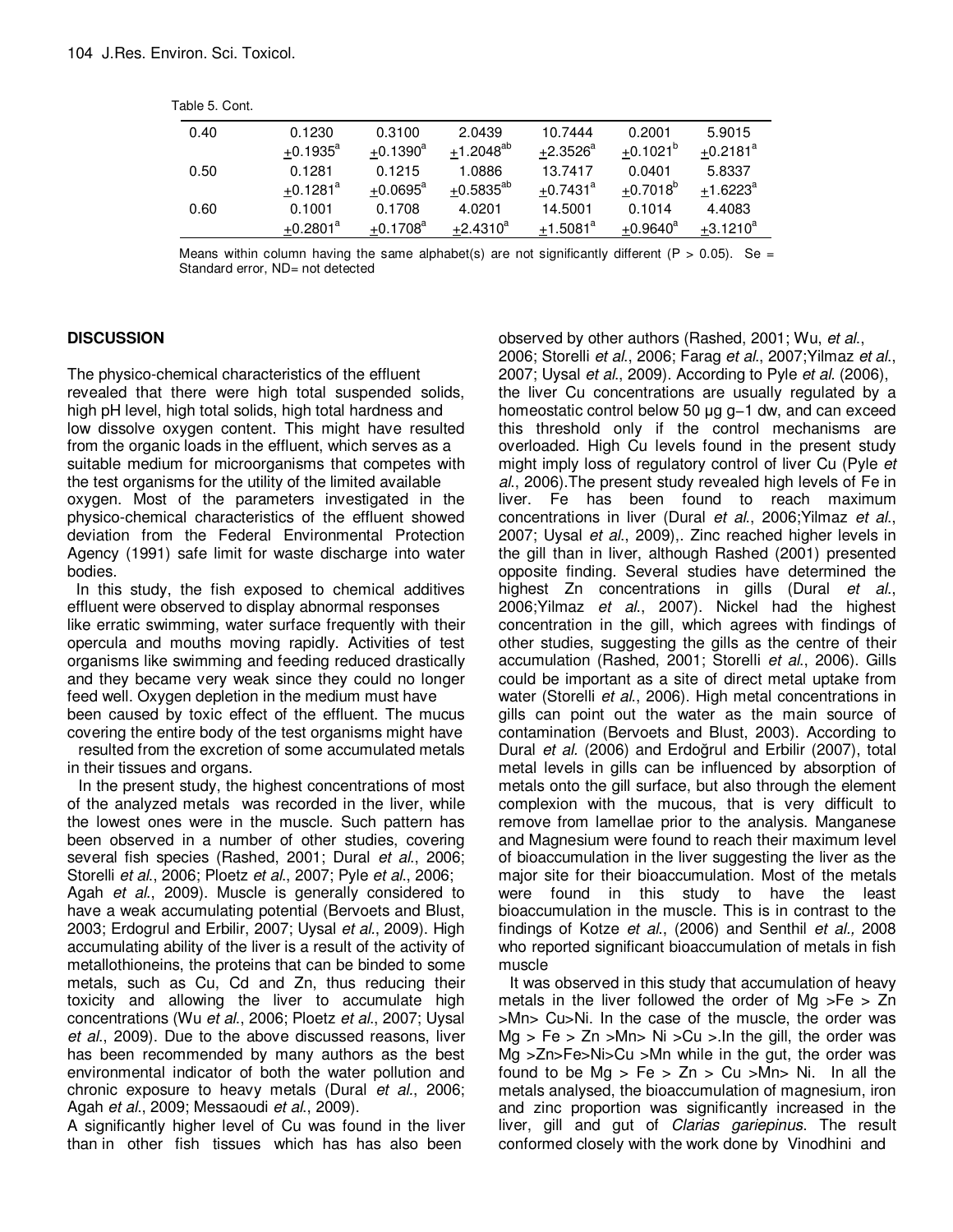Narayanam, (2008) where they carefully observed the trend of bioaccumulation of heavy metals in various organs of the fresh water fish Cyprinus carpio (common carp) exposed to heavy metal contaminated water system.

The recorded significant differences in the bioconcentration of metals in the fish under study may be attributed to the observed differences in the behavioural and metabolic responses of the fish to the effluent; these differences can also be attributed to the differences in the physiological role of each tissue. It can be conclusively deduced from this study that fish has the tendency to bioaccumulate metals in a polluted environment. Thus the indiscriminate consumption of fish from a polluted water body should be discouraged. Federal government should enact laws that will ensure industries make use of standard waste treatment plants for the treatment of their wastes.

#### **REFERENCES**

- Abou EL-Naga EH, EL-Moselhy KM and Hamed MA (2005). Toxicity of Cd and Cu and their effects on some biochemical parameters of marine fish, Mugilseheli. Egypt. J. Aquatic Res. **31**(2): 60-71.
- Adami GM, Barbieri P, Fabiani M, Piselli S, Predonzani S and Reisenhofer E (2002). Levels of Cadmium and Zinc in hepatopancrease of reared Mytilusgalloprovincialis from the Gulf of Trietse, (Italy). Chemosphere, 48 (7): 671-677.
- Agah H, Leermakers M, Elskens M, Fatemi SMR and Baeyens W (2009). Accumulation of trace metals in the muscle and liver tissues of five fish species from the Persian Gulf. Environ. Monit. Assess. 157: 499-514.
- Alibabic C, Vahcic N and Bajramovic M (2007). Bioaccumulation of metals in fish of Salmonidae family and the impact on fish meat quality. Environ. Monit. Assess. 131: 349-364.
- APHA/AWWA/WEF (1995). American Public Health Association/American Water Works Association/Water Environment Federation. Standard Methods for Water and Wastewater Analysis. 19<sup>th</sup> Edition, 28pp.
- Ashraj W (2005). Accumulation of heavy metals in kidney and heart tissues of Epinephelusmicrodon fish from the Arabian Gulf. Environ. Monit. Assess.,**101** (1-3)**,** 311-316.
- ASTM E729-96 (2007). Standard guide for conducting acute toxicity tests on test materials with fishes, macroinvertebrates and amphibians. ICS Number Code 07.080 (Biology. Botany. Zoology) **DOI:** 10.1520/E0729- 96R07. Book of Standards Volume: 11.06
- Bervoets L and Blust R (2003). Metal concentrations in water sediment and gudgeon (Gobiogobio) from a pollution gradient: relationship with fish condition factor. Environ. Pollut. 126: 9-19.
- Borham M and Rahimeh B (2011). Influence of water hardness and pH on Acute Toxicity of Hg on fresh water fish, Capoetafusca. World J. Fish and Marine Sci.**3**(2): 132-136.
- Dural M, Goksu MZI, Ozak AA and Derici B (2006). Bioaccumulation of some heavy metals in different tissues of DicentrachuslabraxL., 1758, Sparusaurata L., 1758, and Mugilcephalus L., 1758 from the Camlik lagoon of the eastern coast of Mediterranean (Turkey). Environ. Monit. Assess. 118: 66-74.
- Erdogrul O and Erbilir F (2007). Heavy metals and trace elements in various fish samples from Sir Dam Lake, Kahramanmaras, Turkey. Environ. Monit. Assess. 130: 373-379.
- Farag AM, Nimick DA, Kimbali BA, Church SE, Harper DD and Brumbaugh WG (2007). Concentration of metals in water, sediments, biofilms, benthic microinvertebrates, and fish in the Boulder river watershed, Montana, and the role of Colloids in metal uptake. Arch. Environ. Con. Tox., 52: 397-409.
- Farombi EO, Adelowo OA and Ajimoko YR (2007).Biomarkers of oxidative stress and heavy metal levels asindicators of environmental pollution in

African Cat fish(Clariasgariepinus) from Nigerian Ogunriver. Int. J. Environ.Res. Public Health. **4** (2), 158-165.

- FEPA (1991). Federal Environment Protection Agency. Guidelines and Standards for Environment Pollution in Nigeria.FG press, Lagos Nigeria 238pp
- Filipovic V and Raspor B (2003). Metallothionein and metal levels in cytosol of liver, kidney and brain in relation to growth parameters of Mullussurmuletusand Liza aurata from the Eastern Adriatic Sea. Water Research. **37**(13): 3253-3262.
- Has-Schon E, Bogut I and Strelec I (2006). Heavy metal profile in five fish species included in human diet, domiciled in the end flow of River Neretva (Croatia). Archives. Environ. Contam. Toxicol. 50: 545-551.
- Honggang Z, Baoshan C, Rang X and Hui Z (2010). Heavy metals in water, soils and plants in Riparian wetlands in the Pearl River Estuary, South China. Procedia Environmental Sciences. 2: 1344-1354.
- Ishikawa NM, Ranzani P and Lombardi JV (2007). Acute Toxicity of mercury (Hgcl<sub>2</sub>) to Nile Tilapia (Oreochromis niliticus). B Instituo de Pesca Sao Paulo. 33: 99-104.
- Keskin Y, Raskaya R, Ozyaral O, Yurdun T, Luleci NE and Hayran O (2007). Cadmium, lead, mercury and copper in fish from the Marmara Sea, Turkey.Bull. Environ. Contam. Toxicol. 78: 258-261.
- Kotze PD, Preez HH and Van-Vuren JHJ (2006). Bioaccumulation of copper and Zinc in Oreochromis mossambicus and Clarias gariepinus, from the Olifants River, Mpumalanga, South Africa. Dept. of Zoology, Rand Afrikans University press ISSN 0378-4738 = Water SA Vol. 25 No. 1, 2006 South Africa.
- Kumar SR, Chavan SL and Sakpele PH (2007). Heavy metal concentration in water, sediments, and body tissues of red worm (Tubifexspp) collected from natural habitats in Munbai, India. Environ. Monit. Assess. 129: 471-481.
- Messaoudi I, Deli T, Kessabi K, Barhoumi S, Kerkeni A and Said K (2009). Association of Spinal deformities with heavy metals bioaccumulation in natural populations of grass goby, Zosterises sorophiocephalus Pallas, 1811 from the Gulf of Gabes (Tunisia). Environ. Monit. Assess., 156: 551-560.
- Olojo EAA, Olurin KB, Mbaka G and Oluwemimo AD (2005). Histopathology of the gill and liver tissues of the African catfish, Clariasgariepinus exposed to lead. Afr. J. Biotechnol. **4** (1): 117-122.
- Ploetz DM, Fitts BE and Rice TM (2007). Differential accumulation of heavy metals in muscles and liver of a marine fish, (King Mackerel, Scomberomorus cavalla, Cuvier) from the Northern Gulf of Mexico, USA. Bull. Environ. Contam. Toxicol. 78: 124-127.
- Pyle GG, Rajotte JW and Couture P (2006). Effects of industrial metals on wild fish populations along a metal contamination gradient. Ecotox. Environ. Safe., 61: 287-312.
- Rashed MN (2001). Monitoring of environmental heavy metals in fish from Nasser Lake. Environ. Int. 27: 27-33.
- Senthil M, Karuppasamy S, Poongodi K and Puranesurin S (2008). **Bioaccumulation Pattern of Zinc in Freshwater Fish Channapunctatus** (Bloch) after chronic exposure. Turkish J. Fisheries and aqua. Sci. 8: 55–59.
- Storelli MM, Barone G, Storelli A and Marcotrigiano GO (2006). Trace metals in tissues of Mugilids (Mugilauratus, MugilcapitoandMugillabrosus) from the Mediterranean Sea. Bull. Environ. Contam. Toxicol. 77: 43-50.
- Uysal K, Kose E, Bulbul M, Donmez M, Erdogan Y, Koyun M, Omeroglu C and Ozmal F (2009). The comparison of heavy metal accumulation ratios of some fish species in EnneDarne Lake (Kutahya, Turkey). Environ. Monit. Assess. 157: 355-362.
- Vinodhini R and Navayanan M (2008). Bioaccumulation of heavy metal in organs of fresh water fish Cyprius capio (Common carp). Int. J. Environ. Sci. Tech, **5**(2): 178 –182.
- Vosyliene MZ and Jankaite A (2006). Effect of heavy metal model mixture on rainbow trout biological parameters. Ekologija., 4: 12-17.
- Vutukuru SS (2005). Acute effects of Hexavalent Chromium on survival, oxygen consumption, haematological parameters and some biochemical profiles of the Indian major carp, Labeorohita. Int. J. Environ. Res. Public Health. **2** (3): 456-462.
- Waqar A (2006). Levels of selected heavy metals in Tuna fish. Arab J. Sci. Eng. 31(1A): 89-92.